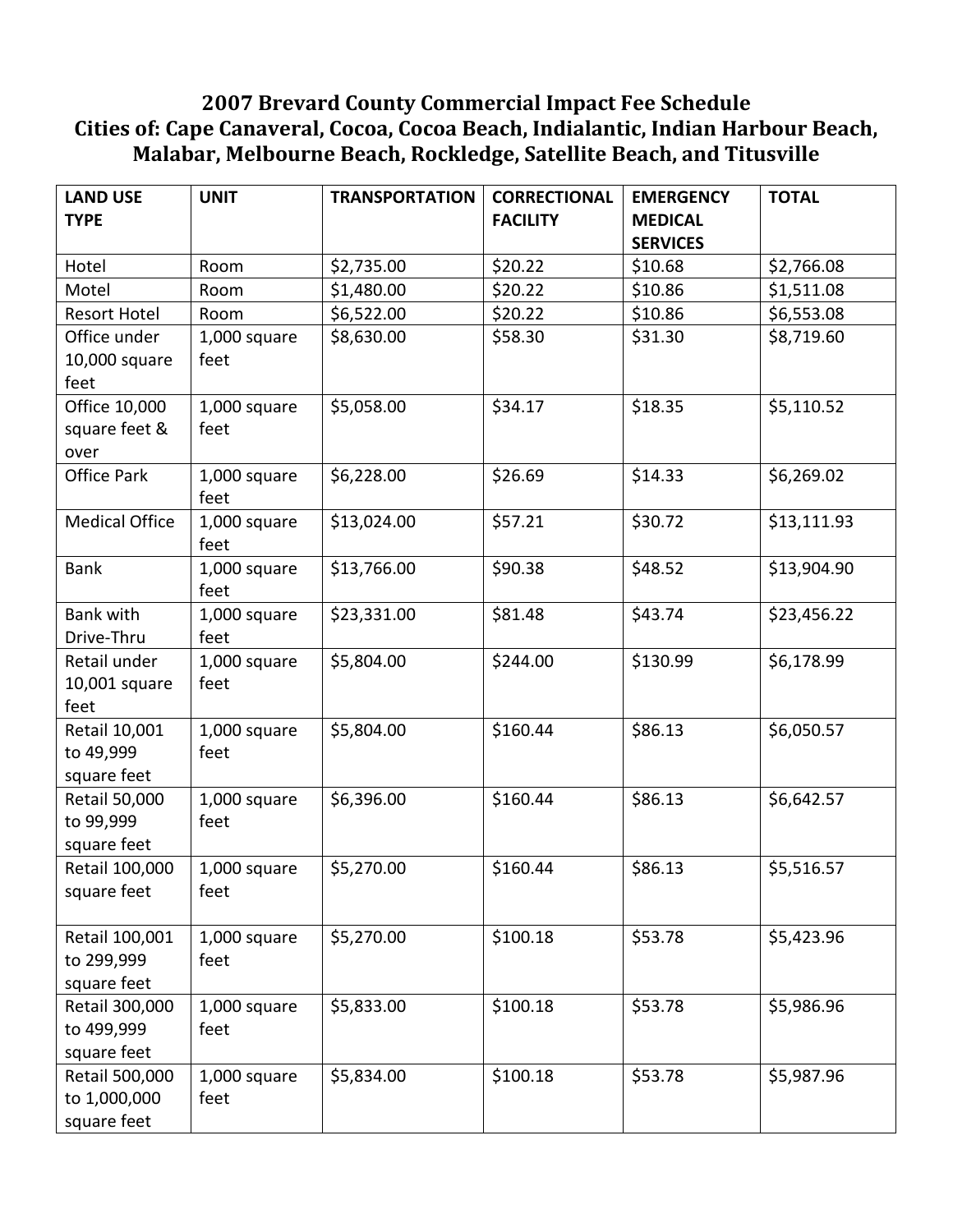| <b>LAND USE</b><br><b>TYPE</b> | <b>UNIT</b>          | <b>TRANSPORTATION</b> | <b>CORRECTIONAL</b><br><b>FACILITY</b> | <b>EMERGENCY</b><br><b>MEDICAL</b> | <b>TOTAL</b> |
|--------------------------------|----------------------|-----------------------|----------------------------------------|------------------------------------|--------------|
|                                |                      |                       |                                        | <b>SERVICES</b>                    |              |
| Retail                         | 1,000 square         | \$5,834.00            | \$84.78                                | \$45.51                            | \$5,964.29   |
| 1,000,001                      | feet                 |                       |                                        |                                    |              |
| square feet &                  |                      |                       |                                        |                                    |              |
| over                           |                      |                       |                                        |                                    |              |
| Service / Gas                  | <b>Fuel Position</b> | \$4,269.00            | \$105.67                               | \$56.73                            | \$4,431.40   |
| Station                        |                      |                       |                                        |                                    |              |
| New & Used                     | 1,000 square         | \$10,933.00           | \$85.41                                | \$45.85                            | \$11,064.26  |
| <b>Auto Sales</b>              | feet                 |                       |                                        |                                    |              |
| Quality                        | 1,000 square         | \$16,898.00           | \$350.75                               | \$188.30                           | \$17,437.05  |
| Restaurant                     | feet                 |                       |                                        |                                    |              |
| Restaurant                     | 1,000 square<br>feet | \$23,213.00           | \$432.22                               | \$232.04                           | \$23,877.26  |
| Restaurant                     | 1,000 square         | \$35,791.00           | \$428.40                               | \$229.99                           | \$36,449.39  |
| with Drive-                    | feet                 |                       |                                        |                                    |              |
| Thru                           |                      |                       |                                        |                                    |              |
| Supermarket                    | 1,000 square<br>feet | \$11,258.00           | \$219.85                               | \$118.03                           | \$11,595.88  |
| Car Wash                       | Wash Stall           | \$11,530.00           | \$389.23                               | \$208.96                           | \$12,128.19  |
| Auto Repair                    | 1,000 square<br>feet | \$7,703.00            | \$66.24                                | \$35.56                            | \$7,804.80   |
| Convenience                    | 1,000 square         | \$34,542.00           | \$468.17                               | \$251.34                           | \$35,261.51  |
| Market                         | feet                 |                       |                                        |                                    |              |
| Convenience                    | 1,000 square         | \$22,563.00           | \$468.17                               | \$251.34                           | \$23,282.51  |
| Market with                    | feet                 |                       |                                        |                                    |              |
| Gas & Fast                     |                      |                       |                                        |                                    |              |
| Food                           |                      |                       |                                        |                                    |              |
| <b>Furniture Store</b>         | 1,000 square         | \$1,332.00            | \$13.41                                | \$7.20                             | \$1,352.61   |
|                                | feet                 |                       |                                        |                                    |              |
| Marina                         | Acre                 | \$6,430.00            | Not Applicable                         | Not Applicable                     | \$6,430.00   |
| Marina                         | <b>Berth</b>         | Not Applicable        | \$11.15                                | \$5.98                             | \$17.13      |
| <b>Golf Course</b>             | Hole                 | \$11,501.00           | \$191.83                               | \$102.99                           | \$11,795.82  |
| <b>Tennis Court</b>            | Court                | \$9,535.00            | \$106.95                               | \$57.42                            | \$9,699.37   |
| Racquet Club /                 | 1,000 square         | \$5,761.00            | \$60.20                                | \$32.32                            | \$5,853.52   |
| Health Spa<br>Movie Theater    | feet                 | \$44.00               |                                        |                                    |              |
| with Matinee                   | Seat                 |                       | Not Applicable                         | Not Applicable                     | \$44.00      |
|                                |                      |                       |                                        |                                    |              |
| Movie Theater                  | Screen               | Not Applicable        | \$621.34                               | \$333.57                           | \$954.91     |
| with Matinee                   |                      |                       |                                        |                                    |              |
| Church                         | 1,000 square         | \$2,532.00            | \$16.42                                | \$8.81                             | \$2,557.23   |
|                                | feet                 |                       |                                        |                                    |              |